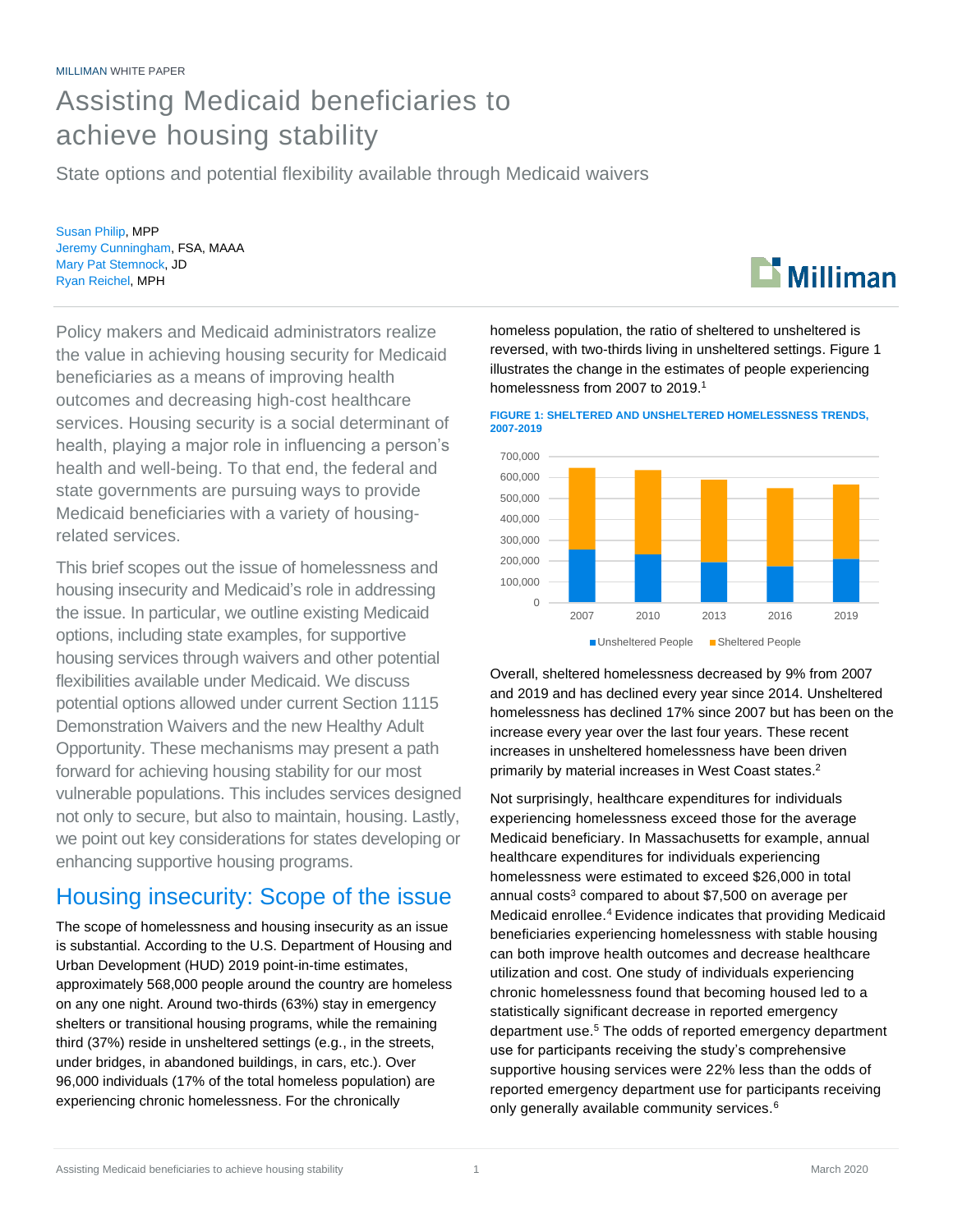Homelessness and housing insecurity are also associated with poor health or health outcomes.<sup>7</sup> Poor housing conditions can result in infectious and chronic disease, injury, and mental health conditions.<sup>8</sup> For example, in children, poor housing conditions can lead to exposure to harmful toxins, such as lead, that may impact development.<sup>9</sup> Individuals experiencing homelessness are likely to struggle more frequently with mental illness, substance use disorder, disabilities, and other conditions, and thus are heavier users of acute care services.<sup>10</sup> Because of their challenging living situations, they are also more likely to use acute care services repeatedly. Patients experiencing homelessness have significantly higher readmission rates following hospitalization, with 70% of inpatient stays resulting in another inpatient admission, observation status stay, or emergency department visit within 30 days of hospital discharge.<sup>11</sup> For comparison, a 2014 analysis of all-cause readmissions in the general population found that only 14% of inpatient stays resulted in readmission within 30 days.<sup>12</sup> In addition, patients with housing have shorter hospital stays than patients experiencing homelessness.<sup>13</sup>

## Federal guidance regarding use of Medicaid funds for housing

Using Medicaid funds to pay directly for housing, such as rent, has long been prohibited by the Social Security Act. However, Medicaid does allow for payment for services to support certain beneficiaries as they seek and try to maintain stable housing. These services are called "supportive housing services" (also referred to as permanent supportive housing) and include elements such as assistance in finding, obtaining, and retaining housing and to support transitions from institutional settings into the community.<sup>14</sup> Various Medicaid programs around the country have been providing supportive housing services to Medicaid beneficiaries for many years.<sup>15</sup>

In recent years, the Centers for Medicare and Medicaid Services (CMS) has provided further guidance on supportive housing services. In 2015, CMS released an informational bulletin outlining three categories of services as discussed below:<sup>16</sup>

"Individual Housing Transition Services" are defined as direct support to individuals with disabilities, older adults needing longterm services and supports (LTSS), and those experiencing chronic homelessness. Examples of services include:

- Conducting tenant screening and housing assessments
- Assisting with housing applications
- Developing housing support plans, including services that may or may not be covered by Medicaid
- Identifying resources to cover expenses, such as security deposits or moving costs
- Assessing living environment to ensure it is safe for move-in

### Housing Status Terminology

**Housing instability**: A broad term referring to individuals who have some form of housing but who are not able to sustain permanent housing. For example, individuals facing eviction due to nonpayment of rent. These individuals may be considered "at risk" for homelessness.

**Homeless**: According to HUD definitions, this term "describes a person who lacks a fixed, regular, and adequate nighttime residence."

**Sheltered homelessness**: Homeless individuals "staying in emergency shelters, transitional housing programs, or safe havens."

**Unsheltered homelessness**: Homeless individuals whose "primary nighttime location is a public or private place not designated for, or ordinarily used as a regular sleeping accommodation for people (for example, the streets, vehicles, or parks)."

**Chronically homeless individual**: According to HUD definitions, this term refers to "an individual with a disability who has been continuously homeless for one year or more or has experienced at least four episodes of homelessness in the last three years where the combined length of time homeless in those occasions is at least 12 months."

Individuals "at-risk for chronic homelessness" include those with physical disabilities, mental illness, substance use disorders, or other medical conditions, often co-occurring.

Sources: Henry, M., Watt, R., Mahathey, A., Ouellette, J., Sitler, A., (Abt Associates). The 2019 Annual Homeless Assessment Report (AHAR) to Congress, Part 1: Point-In-Time Estimates of Homelessness. The U.S. Department of Housing and Urban Development. January 2020. Available at [https://files.hudexchange.info/resources/documents/2019-AHAR-Part-1.pdf.](https://files.hudexchange.info/resources/documents/2019-AHAR-Part-1.pdf) 

Chronically Homeless, National Alliance to End Homelessness, Updated January 2020. Available a[t https://endhomelessness.org/homelessness-in](https://endhomelessness.org/homelessness-in-america/who-experiences-homelessness/chronically-homeless/)[america/who-experiences-homelessness/chronically-homeless/.](https://endhomelessness.org/homelessness-in-america/who-experiences-homelessness/chronically-homeless/)

"Individual Housing and Tenancy Sustaining Services" are those services that support the tenant once housing is secured. These services are intended to support community integration and housing success. Examples of services include:

- Identification of risky behavior, such as late rental payments or other violations of the rental agreement, and intervention to prevent loss of housing
- Education and training on the landlord-tenant relationship
- Linkage with community resources to prevent eviction
- Assistance with housing recertification process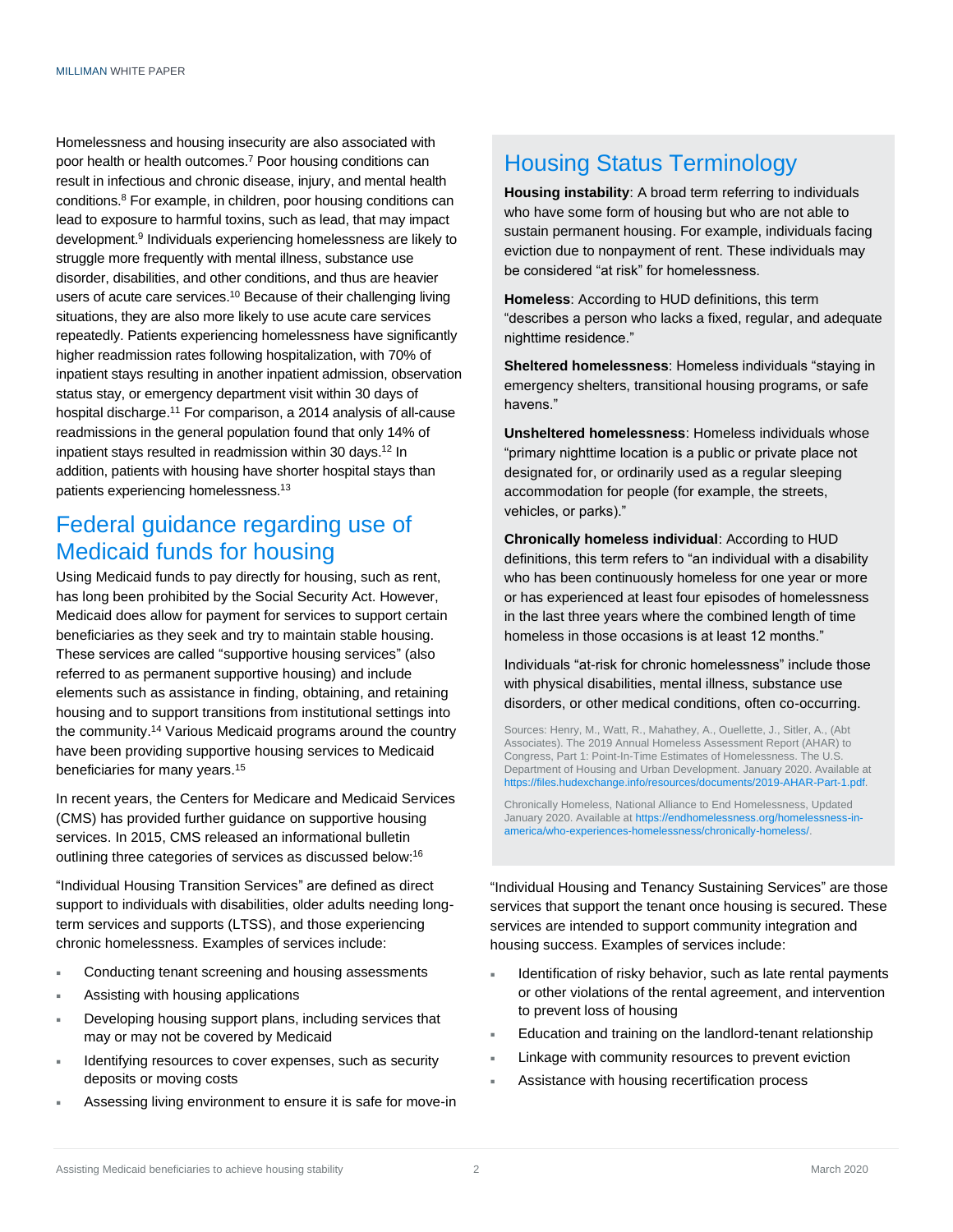"State-Level Housing Related Collaborative Activities" are activities designed to assist in identifying and securing housing resources. Examples of services include:

- Developing agreements and relationships with state and local housing and community development agencies to facilitate access to housing resources
- Working with housing partners to create and identify opportunities for housing options for people wishing to transition by sharing data or developing tracking systems

To give a collaborative interagency example, the Massachusetts Community Support Program for People Experiencing Chronic Homelessness (CSPECH) is a partnership between the state's Medicaid program (MassHealth), behavioral health managed care entity (Massachusetts Behavioral Health Partnership), and the Massachusetts Housing and Shelter Alliance. CSPECH was built upon an existing Section 1115 Waiver that was modified to serve the chronically homeless population.<sup>17</sup> CSPECH leverages Medicaid to reimburse support services in supportive housing programs for individuals experiencing chronic homelessness. Covered support services, delivered through a community-based team approach, include activities such as outreach and engagement, service linkage, housing search, landlord communication, and daily living skills assistance. The CSPECH benefit is required to be covered by all managed care organizations through the Pay for Success initiative. Providers can be reimbursed up to 90 days in advance of a beneficiary becoming housed, allowing them time to identify housing and subsidy options, and services remain reimbursable for the duration the beneficiary stays housed. Reductions in the cost of healthcare for those in supportive housing through this program have resulted in estimated average savings of \$10,000 per person per year.<sup>18</sup>

## Existing waiver options to cover supportive housing services

States may work with CMS to provide supportive housing services through Section 1915(i) State Plan and Section 1915(c) Home & Community-Based Services (HCBS) Waivers as well as Section 1115 Demonstration Waivers.

 Section 1915(c) Waivers are intended to be used for persons who are institutionalized or who would be considered eligible for institutional-based services in the absence of services included in the waiver. States must demonstrate that providing services within the home or community-based setting would not cost more than if the services were provided in an institutional setting. This option allows states to waive "statewideness" requirements, which means states can limit the program to specific geographic areas (e.g., based on needs and provider availability). States can also waive "comparability of services." For example, states can limit services for beneficiaries with specific diagnoses such as behavioral health conditions.

- Section 1915(i) Waivers (also referred to as State Plan HCBS benefits) are an optional program states may include in their regular state plans (through a state plan amendment). Unlike the 1915(c) Waiver, the 1915(i) HCBS benefit does not have to be cost-neutral (i.e., be the same costs if the beneficiary were receiving care in an institutional setting). However, states must be able to sustain their portions of the cost. The statewideness rule may not be waived, so the benefit may not be limited to specific geographies, and enrollment may not be capped. States are permitted to limit exposure (e.g., due to greater than expected caseloads) by limiting eligibility to specific populations meeting clinical criteria. Eligibility is also restricted to beneficiaries with incomes at or below 150% of the federal poverty level (FPL).
- Section 1115 Waivers give states the most ability to be innovative in developing a range of initiatives to address healthcare services, healthcare utilization and costs, delivery system reform, and to improve quality and outcomes for Medicaid beneficiaries. The waiver application process calls for state resources to effectively plan and develop the application, as well as negotiate with CMS for approval. Section 1115 Waivers require states to demonstrate budget neutrality, meaning the overall Medicaid spend under the waiver would be no greater than what the Medicaid spend would likely have been absent the demonstration.

Selecting the optimal waiver vehicle is dependent on policy goals and program design considerations further discussed in the last section of this brief. The appendix provides examples of various states' activities in utilizing waivers to provide supportive housing services. While state goals and approaches may vary, we see a few commonalities. Currently, several states are using waivers to address the housing needs of those who are leaving institutions as a way to prevent homelessness. In states that are taking a "housing first" approach to improving health outcomes, waivers are helping support collaborative interagency efforts aimed at achieving housing for individuals experiencing housing insecurity. Waivers are also being used to bolster behavioral health services in several states to better meet the needs of individuals who have severe mental health and substance use disorders.

# Evolving Section 1115 Waiver flexibility and the Healthy Adult Opportunity

In 2018, the U.S. Department of Health and Human Services (HHS) indicated its interest in providing "organizations more flexibility so they could pay a [Medicaid] beneficiary's rent."<sup>19</sup> Secretary Alex Azar noted that HHS is "actively exploring how we could experiment with actually paying for non-health services, like housing and nutrition—an integrated, individually driven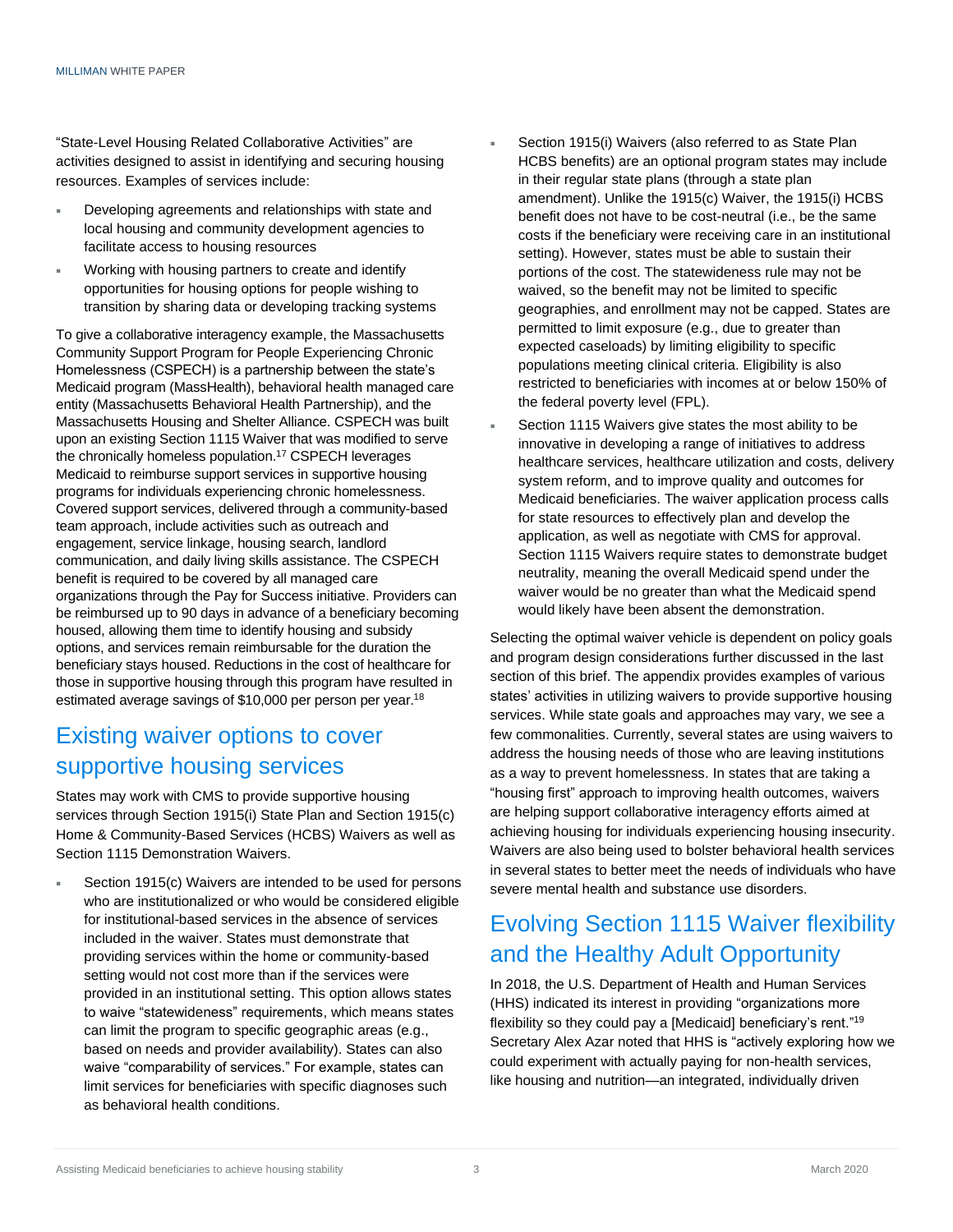approach to health and human services on a scale that has never before been tried in the United States."<sup>20</sup>

#### **EVOLVING SECTION 1115 WAIVER FLEXIBILITY**

CMS's recent approval of a North Carolina Section 1115 Waiver application further supports this new move by HHS to allow states to experiment and consider innovative strategies to integrate social determinants of health, including housing security.<sup>21</sup> More specifically, North Carolina's Section 1115 Waiver application included rental support in two instances in addition to other housing support services: paying for a beneficiary's first month's rent and providing housing for up to six months after a beneficiary is discharged from an inpatient psychiatric hospital. Medicaid coverage under this waiver will only be available if funding from other federal programs (e.g., HUD) is not available.

#### **USING THE HEALTHY ADULT OPPORTUNITY TO EXPAND HOUSING SUPPORT**

On January 30, 2020, CMS provided new state options in the guidance<sup>22</sup> describing the new Healthy Adult Opportunity (HAO) Section 1115 Waiver option. This new waiver option provides the opportunity for states to address housing security and other social determinants of health in multiple ways. We have focused on two of them below.

#### **Developing a targeted expansion to cover childless adults not traditionally covered by Medicaid**

One of the unique opportunities available under a HAO demonstration is for states to apply for a targeted expansion of their Medicaid program*,* including those above 133% FPL. Under a HAO demonstration, states could prioritize eligibility for persons with targeted chronic conditions, e.g., serious mental illness (SMI), substance use disorder (SUD), or HIV/AIDS, and who are at risk of homelessness.

This waiver is similar to a Section 1915(i) Waiver, as described above, but would provide states with additional options that may make a program more sustainable. One of the challenges of a Section 1915(i) Waiver is that states may not be able to control the cost of the program because enrollment caps are prohibited. If states do not have the ability to establish spending levels for a program, they may not move forward with the initiative. The HAO demonstration provides income standard flexibility during the life of the waiver that could help states to adjust spending levels if a fixed amount of funding was appropriated for the program.

In addition to requiring states to provide the essential health benefits (EHBs) outlined in the Patient Protection and Affordable Care Act (ACA), CMS indicated that the HAO would provide states with "the ability to pay for services that cannot traditionally be funded by Medicaid, including those designed to address certain health determinants, such as enhanced case management services that link individuals to housing or other supports."<sup>23</sup>

#### **Using shared savings from a HAO demonstration to invest in housing**

Another key feature of a HAO demonstration is the ability to reinvest shared savings into important state initiatives. Although shared savings would be available under the targeted expansion, if a state opted to use an aggregate cap, establishing and maintaining shared savings programs may be more effective under a broader demonstration with more sizable expenditures and opportunity to achieve savings.

States have options under the HAO to use shared savings to create new initiatives that target the demonstration population or other Medicaid beneficiaries that would not otherwise be eligible for matching funds under the state plan or another demonstration, including providing allowable benefits and services designed to address certain social determinants of health.

It is still uncertain how much value states will perceive from the potential availability of shared savings because of the requirements to reinvest shared savings. A high-level summary of the shared savings requirements is outlined in a recent Milliman white paper<sup>24</sup> and additional information about shared savings can be found in the CMS guidance<sup>25</sup> on the HAO Section 1115 Waiver option.

Both the CMS approval of North Carolina's Section 1115 Waiver and the guidance on the Healthy Adult Opportunity Section 1115 Waiver option signal CMS's continued and evolving efforts to provide additional flexibility to states to address key social determinants of health like housing stability. States interested in leveraging these potential options, in addition to existing waiver opportunities, may be positioned to better address homelessness and housing insecurity.

### Program design considerations

When developing programs to address housing security issues, there are several questions and decision points for states to consider. For instance:

 **What are the root causes for homelessness/housing insecurity in the state?** The approach for addressing the needs of this population with complex socioeconomic, acute healthcare, and behavioral healthcare needs will require understanding those needs at a detailed level. For example, are individuals who are discharged from an acute psychiatric hospital at high risk for homelessness, and if so, would they benefit from a targeted housing-related intervention? Collecting qualitative data from healthcare providers, social service providers, the law enforcement/justice system, and potential beneficiaries themselves are also important steps for effective program design.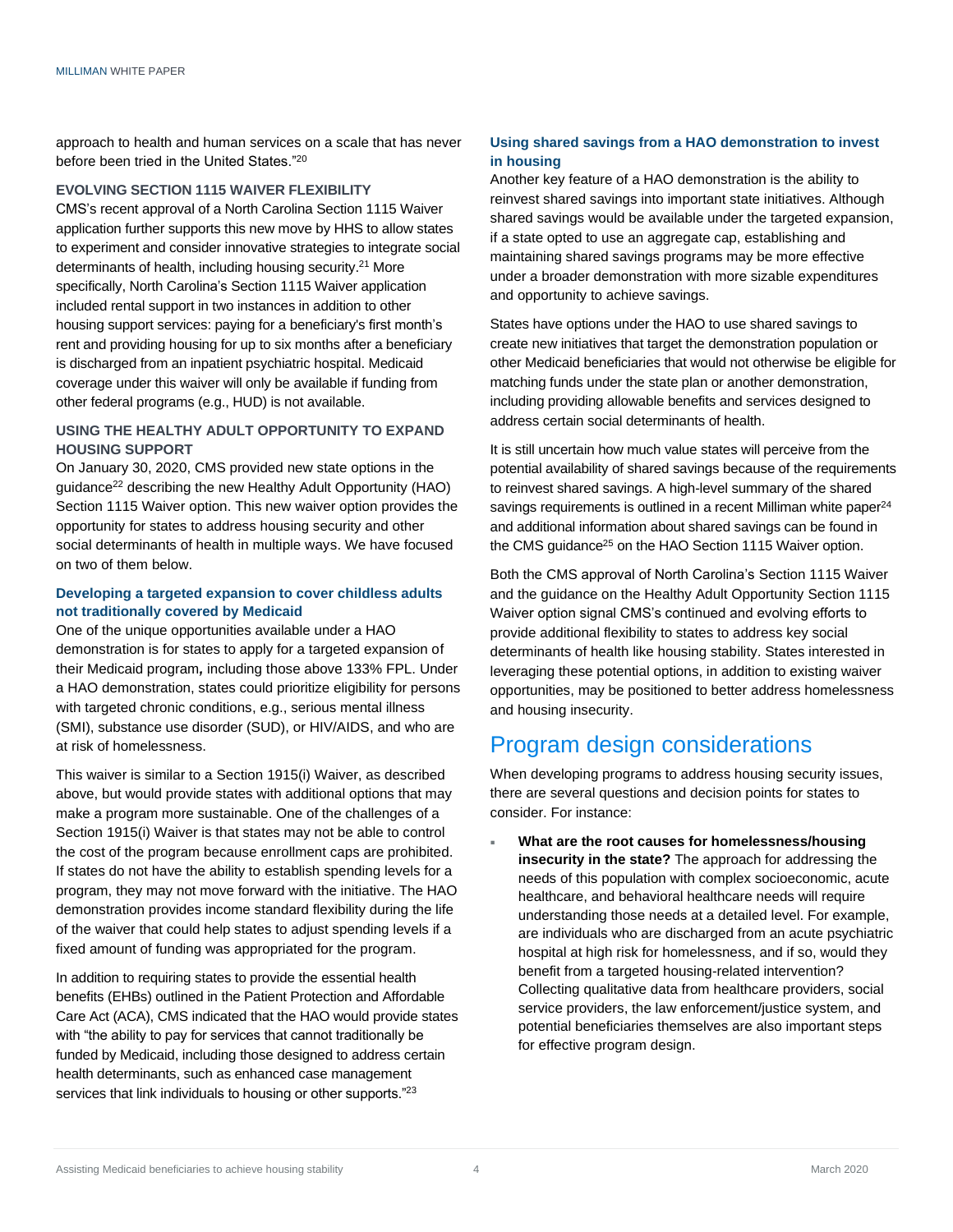- **What are the goals for related initiatives?** Based on the root cause analysis, the state should formulate goals that align with the Medicaid Quality Strategy<sup>26</sup> as well as other strategic public health goals established at the state or local level.
- **What is the target population and eligibility criteria?**  Will the program be designed to narrowly target a population or is it intended to target a broader population? How will those individuals be identified? Conducting a data analysis to identify the potential population is a key step. This could include those who are flagged on assessment data or a healthcare claim as homeless (ICD-10-CM diagnosis code Z59.0); or those who are "frequent flyers" in the emergency department.

A useful resource made available by HUD recommends that states consider housing status, health conditions, and costs associated with the population when making program design decisions.<sup>27</sup> For example, the eligibility criteria can be limited to those who are chronically homeless or at risk for chronic homelessness. Alternatively, the program could focus on individuals who are released from an institutional setting or recently incarcerated. Eligibility criteria may be limited to those with mental health and substance use disorders and who have had a psychiatric inpatient stay. From a system cost perspective, the program could be designed to target beneficiaries with complex care needs and high costs.<sup>28</sup> Additionally, a state can select a combination of eligibility criteria to best enroll members who are most likely to benefit from the program.

 **What services will be included and who are the service providers?** A key decision point is what services will be included in the overall package. As discussed earlier in this brief, states will need to determine whether services will be *transitional*, *sustaining*, or both. For example, among transitional services, will there be housing search and application assistance, moving expenses, etc.? Among sustaining services, will there be coaching for developing and maintaining relationships with landlords to sustain tenancy and related training? Services such as case management and care coordination should be considered to support patient navigation and links to community resources to help retain housing. Effectively providing these services requires consideration of the providers and workers engaged in service delivery. For example, community health workers with cultural competencies and experience supporting vulnerable populations could be engaged to conduct outreach and provide informal counseling, intake, and initial health screenings.

- **What interagency collaborations are necessary to fulfill specific operational needs and meet program goals?** For example, can agencies share data with each other and link beneficiary information? Are local counties engaged to identify the population and share data? Are appropriate local and federal resources of HUD engaged to identify opportunities to improve administrative efficiencies (e.g., streamline application processes), reduce barriers to resources, or identify funding sources? By partnering with housing authorities, the Medicaid agency can access national programs like Section 8, Low-Income Housing Tax Credits, or McKinney Vento Homeless Assistance Grants.<sup>29</sup> If the program is working with post-incarcerated individuals, are interagency agreements in place with state departments of corrections and justice departments to identify and enroll eligible individuals?
- **What are the potential impacts to the Medicaid program and the state budget as a whole?** Projections to assess the programmatic costs and impacts on the Medicaid program and the state's share of cost are necessary for sound fiscal planning. In addition, as discussed above, each waiver has varying cost restrictions—budget neutrality under Section 1115 Waivers, cost-effectiveness under Section 1915(c) Waivers, and the ability to sustain the state's share of costs under Section 1915(i) Waivers. However, there are also cross-sector considerations that may drive increased spending in some sectors but decreased spending in others. For example, social services costs may increase in the short term but healthcare costs (e.g., emergency department visits) may decrease. Other social costs associated with housing insecurity are harder to quantify but are worth assessing when evaluating programs or assessing the value of a policy intervention. Measures include missed days of school or work, increased productivity, and decreases in caregiver fatigue.
- **What is the appropriate vehicle for obtaining authority to pay for supportive housing services?** Certain waiver vehicles may be better suited for an initiative or program the state is trying to put into place. For example, a pilot program may lend itself to a Section 1115 Waiver, but budget neutrality requirements would have to be satisfied. Specific waiver or state plan amendment requirements and the timeline for federal approvals should be considered as part of the overall decision-making and planning efforts.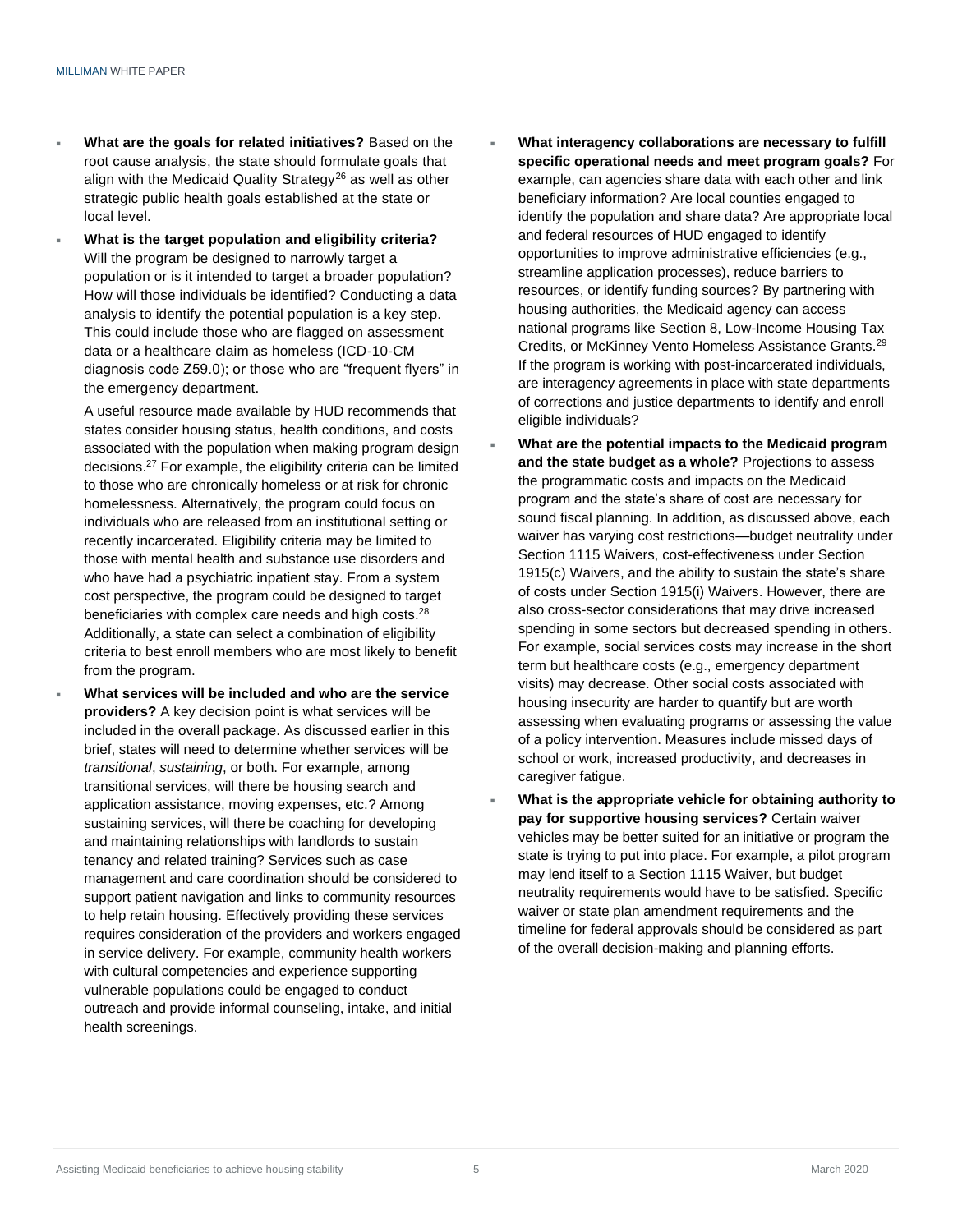**What are considerations for managed care rate setting and MLR purposes?** States operating under a managed care environment would need to consider, as part of the capitated rate development process, the treatment of supportive housing services (as well as other services designed to address social determinants of health). Rules regarding actuarial soundness and managed care certification only allow the inclusion of state plan services or waiver services approved by CMS. Therefore, all supportive housing services would need to be approved with the applicable waiver authority by CMS before being included in the capitation rates. Even if some services may be allowed, there may be other services and/or other health plan investments that are not permissible to include in the capitation rates because of administrative and legal challenges. The American Academy of Actuaries provided some initial potential recommendations to CMS regarding this issue, including formalizing guidance to count services designed to address social determinant of health factors as part of the numerator for medical loss ratio (MLR) calculations and providing flexibility for states to include all or a portion of the cost of services avoided as a result of social determinant of health investments in the capitation rates.<sup>30</sup>

For a Section 1115 Waiver application, in addition to the questions above, the following are also important considerations:

- **What regions will be included?** A related question is whether the initiative will be administered as regional pilots or statewide.
- **What entity will serve as the lead?** For example, depending on the state and the initiative, the lead entities may be managed care organization, behavioral healthcare organizations, or provider-led organizations. Will interactions with community-based organizations be optional or required?
- **What services are included?** For example, is only one month of rent (security deposit) included, or is more extended support available? Are services such as furniture and furnishings included? What one-time (move-in) costs are included? For example, security deposits, utility set-up fees, pest control, or fumigation? Will any ongoing rental costs be included, such as tenancy support services or case management supports?
- **What are the benefit limitations?** For example, will participation be limited to a certain time period?
- **What are the cost estimates assuming budget neutrality?** Are there any expected savings resulting from the waiver initiatives?

## Moving forward

Housing stability is one of the most influential and basic social determinants of health. As CMS recognition of the importance of housing supportive services translates to increased options for states to cover these services, more can be done to advance innovative Medicaid solutions for housing stability for beneficiaries. States are encouraged to consider the above options to streamline clinical and social services and expand Medicaid's housing impact on the health outcomes of vulnerable populations and the high cost of the care they receive.

# $\mathbf{\mathbf{\Sigma}}$  Milliman

Milliman is among the world's largest providers of actuarial and related products and services. The firm has consulting practices in life insurance and financial services, property & casualty insurance, healthcare, and employee benefits. Founded in 1947, Milliman is an independent firm with offices in major cities around the globe.

#### **CONTACT**

Susan Philip, MPP susan.philip@milliman.com

Jeremy Cunningham, FSA, MAAA jeremy.cunningham@milliman.com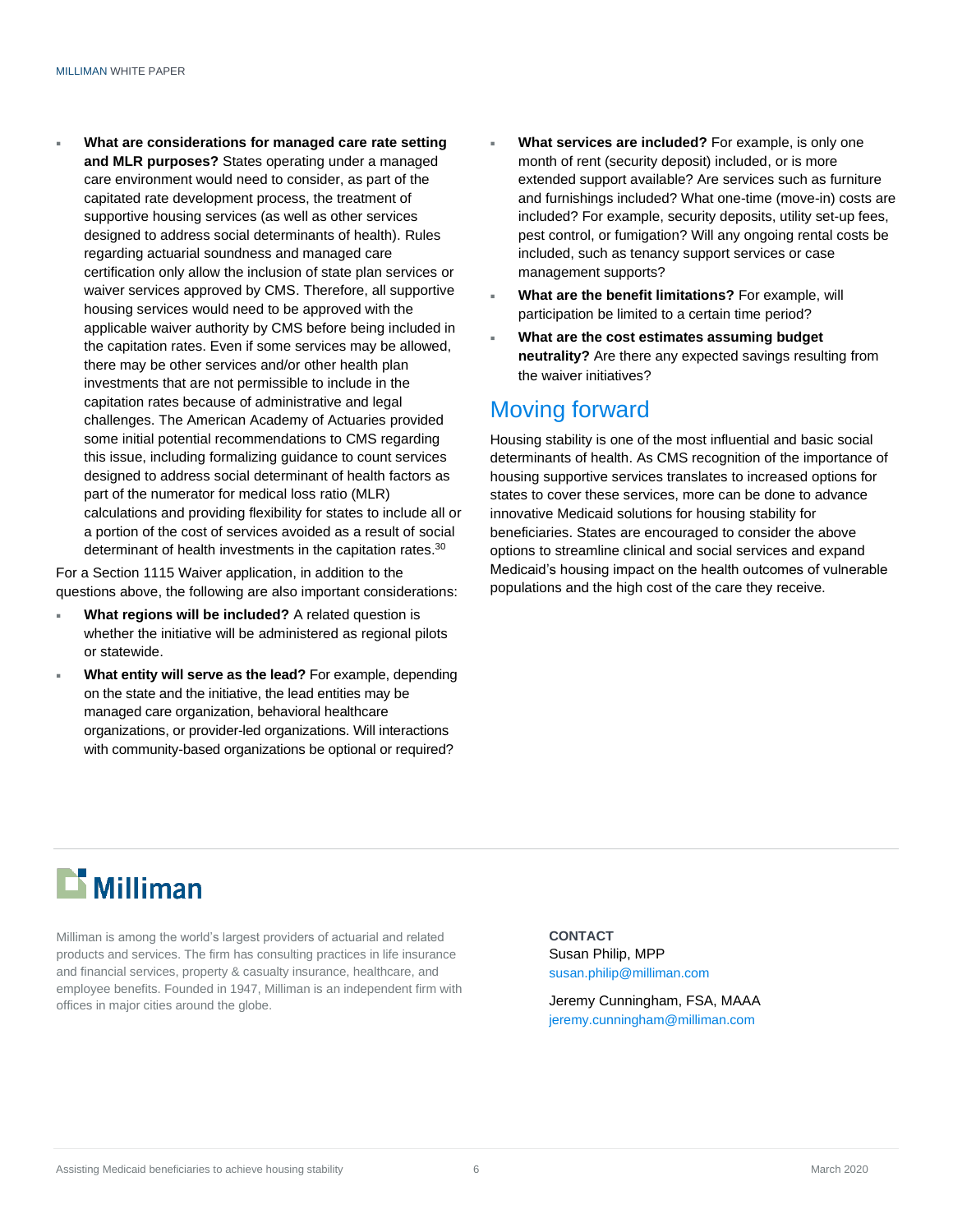#### **APPENDIX: WAIVERS TO ADDRESS HOMELESSNESS AND HOUSING INSECURITY THROUGH MEDICAID: EXAMPLES FROM STATES**

The table below provides examples from select states. It is not a comprehensive list of all the ways states are leveraging Medicaid waivers to address homelessness and housing insecurity.

| <b>SECTION 1915(I) STATE PLAN AMENDMENTS HCBS WAIVERS</b> |                                                                                                                                                                               |                                           |                                                                                                                                                         |                                                                                                                                                                                                                                                                                                                                                                                                                                                                                                                                                                                                                                                                          |  |  |  |
|-----------------------------------------------------------|-------------------------------------------------------------------------------------------------------------------------------------------------------------------------------|-------------------------------------------|---------------------------------------------------------------------------------------------------------------------------------------------------------|--------------------------------------------------------------------------------------------------------------------------------------------------------------------------------------------------------------------------------------------------------------------------------------------------------------------------------------------------------------------------------------------------------------------------------------------------------------------------------------------------------------------------------------------------------------------------------------------------------------------------------------------------------------------------|--|--|--|
| <b>STATE</b>                                              | <b>GOAL</b>                                                                                                                                                                   | <b>STATUS</b>                             | <b>TARGET POPULATION</b>                                                                                                                                | <b>SCOPE OF SERVICES</b>                                                                                                                                                                                                                                                                                                                                                                                                                                                                                                                                                                                                                                                 |  |  |  |
| <b>Michigan</b><br>18-0008                                | Deliver needed supports<br>and services to<br>individuals transitioning<br>to living in the<br>community following<br>institutionalization                                    | Effective<br>$10/1/2018 -$<br>9/30/2023   | Individuals aged 65 and<br>over and/or disabled<br>transitioning from nursing<br>facilities or other institutional<br>settings to community<br>settings | <b>Transition Navigator Case Management Services</b>                                                                                                                                                                                                                                                                                                                                                                                                                                                                                                                                                                                                                     |  |  |  |
|                                                           |                                                                                                                                                                               |                                           |                                                                                                                                                         | Provides transition services that are specified in the individual's person-<br>centered treatment plan and that no other qualified provider is willing or<br>able to provide (e.g., housing search and application, HCBS enrollment)                                                                                                                                                                                                                                                                                                                                                                                                                                     |  |  |  |
|                                                           |                                                                                                                                                                               |                                           |                                                                                                                                                         | <b>Community Transition Services</b>                                                                                                                                                                                                                                                                                                                                                                                                                                                                                                                                                                                                                                     |  |  |  |
|                                                           |                                                                                                                                                                               |                                           |                                                                                                                                                         | Covers nonrecurring expenses needed to aid transition (e.g., security<br>deposits, essential furniture, pest eradication)                                                                                                                                                                                                                                                                                                                                                                                                                                                                                                                                                |  |  |  |
|                                                           |                                                                                                                                                                               |                                           |                                                                                                                                                         | <b>Home Modifications</b>                                                                                                                                                                                                                                                                                                                                                                                                                                                                                                                                                                                                                                                |  |  |  |
|                                                           |                                                                                                                                                                               |                                           |                                                                                                                                                         | Includes physical changes to home required to ensure the individual's<br>health and welfare (e.g., accessibility ramps, electric work needed for<br>medical equipment)                                                                                                                                                                                                                                                                                                                                                                                                                                                                                                   |  |  |  |
| <b>Texas</b>                                              | Support individuals in<br>recovery to transition<br>into their own<br>residences according to<br>their preferences and<br>needs                                               | Effective<br>$9/1/2015 -$<br>8/31/2020    | Elderly and disabled<br>individuals transitioning<br>from institutions to<br>community settings                                                         | <b>Transition Assistance Services</b>                                                                                                                                                                                                                                                                                                                                                                                                                                                                                                                                                                                                                                    |  |  |  |
| 14-0014                                                   |                                                                                                                                                                               |                                           |                                                                                                                                                         | Covers expenses needed to establish basic household (e.g., security<br>deposits) and promote the individual's health and welfare (e.g., pest<br>eradication)                                                                                                                                                                                                                                                                                                                                                                                                                                                                                                             |  |  |  |
|                                                           |                                                                                                                                                                               |                                           |                                                                                                                                                         | <b>Minor Home Modifications</b>                                                                                                                                                                                                                                                                                                                                                                                                                                                                                                                                                                                                                                          |  |  |  |
|                                                           |                                                                                                                                                                               |                                           |                                                                                                                                                         | Covers physical adaptations to the individual's home where, without<br>the modifications, the individual would have been institutionalized<br>(e.g., widening of doorways, ramps)                                                                                                                                                                                                                                                                                                                                                                                                                                                                                        |  |  |  |
|                                                           | <b>SECTION 1915(C) HCBS WAIVERS</b>                                                                                                                                           |                                           |                                                                                                                                                         |                                                                                                                                                                                                                                                                                                                                                                                                                                                                                                                                                                                                                                                                          |  |  |  |
| <b>STATE</b>                                              | <b>GOAL</b>                                                                                                                                                                   | <b>STATUS</b>                             | <b>TARGET POPULATION</b>                                                                                                                                | <b>SCOPE OF SERVICES</b>                                                                                                                                                                                                                                                                                                                                                                                                                                                                                                                                                                                                                                                 |  |  |  |
| <b>Alabama</b>                                            | Help participants<br>maintain housing<br>according to their<br>approved plans of care<br>in a home or community<br>setting                                                    | Effective<br>$10/01/2019 -$<br>09/30/2024 | Individuals 3 years of age<br>and older with intellectual<br>disabilities moving to living<br>in the community                                          | <b>Housing Stabilization Service</b>                                                                                                                                                                                                                                                                                                                                                                                                                                                                                                                                                                                                                                     |  |  |  |
| 0001.R08.00                                               |                                                                                                                                                                               |                                           |                                                                                                                                                         | Covers a range of housing coordination activities (e.g., residential<br>habilitation, crisis intervention, housing stabilization, occupational<br>therapy, prevocational services)                                                                                                                                                                                                                                                                                                                                                                                                                                                                                       |  |  |  |
| <b>Maryland</b>                                           | Provide time-limited<br>supports covering a<br>range of housing<br>coordination activities to<br>help individuals secure<br>housing                                           | Effective<br>$07/01/2018 -$<br>06/30/2023 | Individuals of any age with<br>developmental disabilities                                                                                               | Housing Information and Assistance Services                                                                                                                                                                                                                                                                                                                                                                                                                                                                                                                                                                                                                              |  |  |  |
| 0023.R07.00                                               |                                                                                                                                                                               |                                           |                                                                                                                                                         | Helps in obtaining and renting independent housing (e.g., identifying<br>resources for moving costs, reviewing the lease)                                                                                                                                                                                                                                                                                                                                                                                                                                                                                                                                                |  |  |  |
|                                                           |                                                                                                                                                                               |                                           |                                                                                                                                                         | <b>Housing Transition Services</b>                                                                                                                                                                                                                                                                                                                                                                                                                                                                                                                                                                                                                                       |  |  |  |
|                                                           |                                                                                                                                                                               |                                           |                                                                                                                                                         | To assess housing needs and formulate a housing support plan based<br>on the individual's needs (e.g., tenant screenings, prevention and early<br>intervention services to implement should housing become jeopardized)                                                                                                                                                                                                                                                                                                                                                                                                                                                  |  |  |  |
|                                                           |                                                                                                                                                                               |                                           |                                                                                                                                                         | <b>Housing Tenancy Sustaining Services</b>                                                                                                                                                                                                                                                                                                                                                                                                                                                                                                                                                                                                                               |  |  |  |
|                                                           |                                                                                                                                                                               |                                           |                                                                                                                                                         | Services that aid individuals in maintaining living in their homes (e.g.,<br>education on how to be a good tenant, landlord dispute resolution,<br>eviction prevention)                                                                                                                                                                                                                                                                                                                                                                                                                                                                                                  |  |  |  |
| <b>SECTION 1115 DEMONSTRATION WAIVERS</b>                 |                                                                                                                                                                               |                                           |                                                                                                                                                         |                                                                                                                                                                                                                                                                                                                                                                                                                                                                                                                                                                                                                                                                          |  |  |  |
| <b>STATE</b>                                              | <b>GOAL</b>                                                                                                                                                                   | <b>STATUS</b>                             | <b>TARGET POPULATION</b>                                                                                                                                | <b>SCOPE OF SERVICES</b>                                                                                                                                                                                                                                                                                                                                                                                                                                                                                                                                                                                                                                                 |  |  |  |
| <b>California</b>                                         | Test whether local<br>initiatives coordinating<br>physical health,<br>behavioral health, and<br>social services can<br>improve health<br>outcomes and reduce<br>medical costs | Effective<br>$12/30/2015 -$<br>12/31/2020 | Medi-Cal beneficiaries in<br>participating counties,<br>criteria differ per pilot<br>program                                                            | <b>Whole Person Care Pilot Program</b>                                                                                                                                                                                                                                                                                                                                                                                                                                                                                                                                                                                                                                   |  |  |  |
| 11-W-00193/9                                              |                                                                                                                                                                               |                                           |                                                                                                                                                         | A majority of the 25 pilots within the program offer housing supportive<br>services, including navigation and tenancy support, in an effort to help<br>enrollees find housing placements and stay in them for the long-term.<br>Midpoint evaluation showed early success associated with pilots that<br>had developed partnerships with the local housing authority to ensure<br>that a specified number of Section 8 vouchers are set aside for<br>program enrollees. Other promising methods included flexible housing<br>pools funded by the pilot programs, partners, and community entities<br>to pay for security deposits, application fees, or rental subsidies. |  |  |  |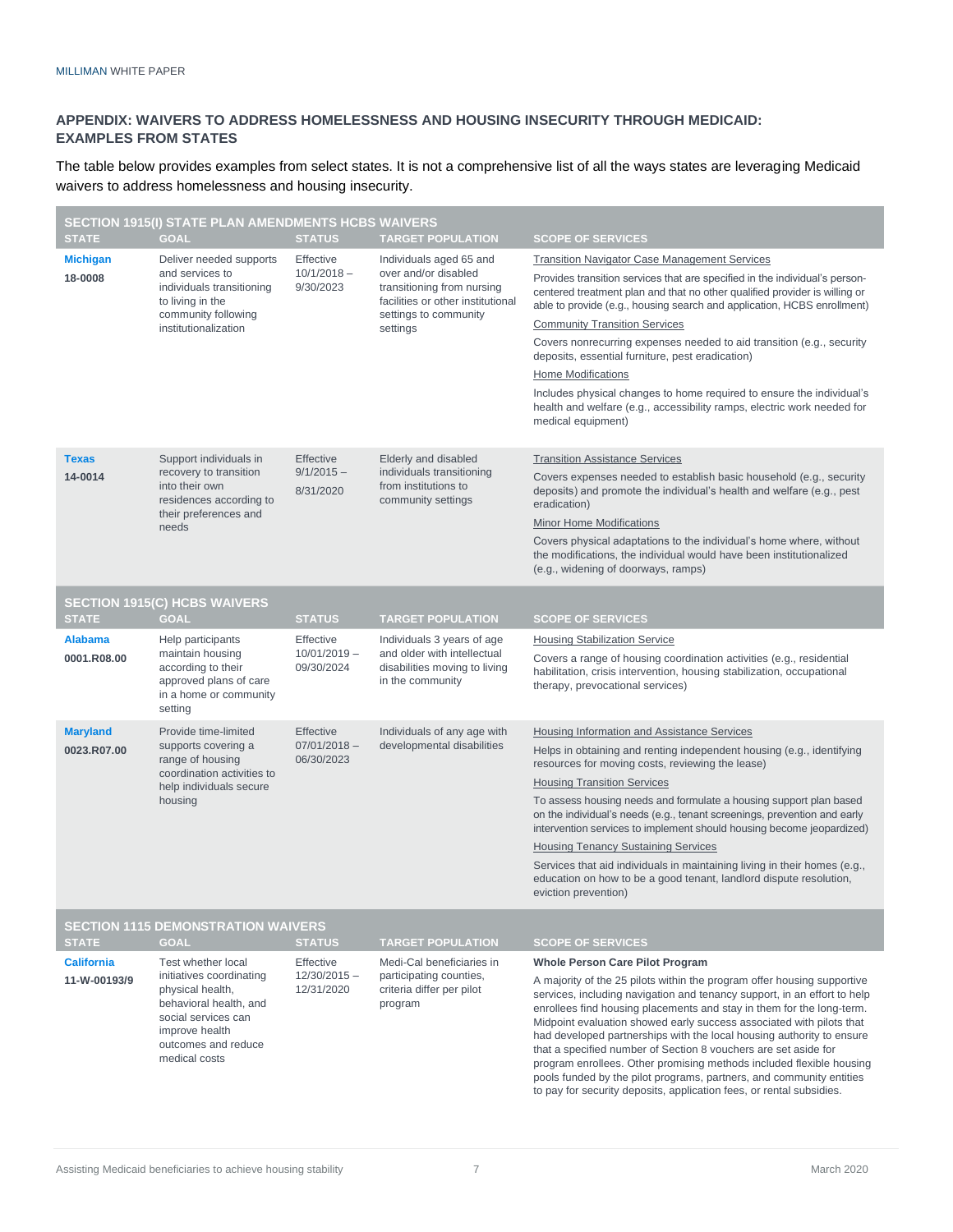| <b>SECTION 1115 DEMONSTRATION WAIVERS</b> |                                                                                                                                                                                                                       |                                           |                                                                                                                                                                                                                                                                                                                                                                     |                                                                                                                                                                                                                                                                                                          |  |  |  |  |
|-------------------------------------------|-----------------------------------------------------------------------------------------------------------------------------------------------------------------------------------------------------------------------|-------------------------------------------|---------------------------------------------------------------------------------------------------------------------------------------------------------------------------------------------------------------------------------------------------------------------------------------------------------------------------------------------------------------------|----------------------------------------------------------------------------------------------------------------------------------------------------------------------------------------------------------------------------------------------------------------------------------------------------------|--|--|--|--|
| <b>STATE</b>                              | <b>GOAL</b>                                                                                                                                                                                                           | <b>STATUS</b>                             | <b>TARGET POPULATION</b>                                                                                                                                                                                                                                                                                                                                            | <b>SCOPE OF SERVICES</b>                                                                                                                                                                                                                                                                                 |  |  |  |  |
| <b>Florida</b><br>11-W-00206/4            | Improve health<br>outcomes for<br>participants through the<br>facilitation of housing<br>stability                                                                                                                    | Launched<br>12/01/2019                    | Individuals 21 years of age<br>and older who are homeless<br>or at risk of homelessness<br>and have a serious mental<br>illness and/or substance<br>use disorder residing in one<br>of six counties covered by<br>the pilot                                                                                                                                         | <b>Housing Assistance Pilot</b>                                                                                                                                                                                                                                                                          |  |  |  |  |
|                                           |                                                                                                                                                                                                                       |                                           |                                                                                                                                                                                                                                                                                                                                                                     | <b>Transitional Housing Services</b><br>Includes activities associated with preparing for and transitioning into<br>housing (e.g., tenant screening, forming an individualized housing<br>support plan, housing search and application, financial resource<br>identification, housing safety evaluation) |  |  |  |  |
|                                           |                                                                                                                                                                                                                       |                                           |                                                                                                                                                                                                                                                                                                                                                                     | <b>Tenancy Sustaining Services</b>                                                                                                                                                                                                                                                                       |  |  |  |  |
|                                           |                                                                                                                                                                                                                       |                                           |                                                                                                                                                                                                                                                                                                                                                                     | Covers services that support participants in being successful tenants<br>(e.g., identifying and reducing risky behaviors, tenant and landlord<br>education, landlord relationship coaching, landlord and neighbor<br>dispute resolution, linkage to community resources)                                 |  |  |  |  |
|                                           |                                                                                                                                                                                                                       |                                           |                                                                                                                                                                                                                                                                                                                                                                     | Mobile Crisis Management                                                                                                                                                                                                                                                                                 |  |  |  |  |
|                                           |                                                                                                                                                                                                                       |                                           |                                                                                                                                                                                                                                                                                                                                                                     | Immediate, intensive, on-site intervention provided by a behavioral health<br>professional to participants experiencing a behavioral health crisis                                                                                                                                                       |  |  |  |  |
|                                           |                                                                                                                                                                                                                       |                                           |                                                                                                                                                                                                                                                                                                                                                                     | Self-Help/Peer Support                                                                                                                                                                                                                                                                                   |  |  |  |  |
|                                           |                                                                                                                                                                                                                       |                                           |                                                                                                                                                                                                                                                                                                                                                                     | Provides for peer support specialists to work with participants to develop<br>community living skills and help manage their SUD or SMI symptoms                                                                                                                                                          |  |  |  |  |
|                                           |                                                                                                                                                                                                                       |                                           |                                                                                                                                                                                                                                                                                                                                                                     | <b>Incidental Coverage</b>                                                                                                                                                                                                                                                                               |  |  |  |  |
|                                           |                                                                                                                                                                                                                       |                                           |                                                                                                                                                                                                                                                                                                                                                                     | One-time payment for moving expenses such as deposit(s).                                                                                                                                                                                                                                                 |  |  |  |  |
| <b>Hawaii</b>                             | Improve health                                                                                                                                                                                                        | Effective                                 | Individuals experiencing<br>homelessness or at risk of<br>homelessness with a<br>behavioral health need<br>(mental health or substance<br>use) or a complex physical<br>health need                                                                                                                                                                                 | <b>Community Transition Services Pilot Program</b>                                                                                                                                                                                                                                                       |  |  |  |  |
| 11-W-00001/9                              | outcomes, increase care                                                                                                                                                                                               | $08/01/2019 -$<br>07/31/2024              |                                                                                                                                                                                                                                                                                                                                                                     | <b>Transitional Case Management Services</b>                                                                                                                                                                                                                                                             |  |  |  |  |
|                                           | coordination<br>effectiveness, and<br>decrease costs by<br>lowering emergency<br>department usage by<br>connecting individuals<br>experiencing<br>homelessness or at risk<br>of homelessness with<br>housing services |                                           |                                                                                                                                                                                                                                                                                                                                                                     | Funding for activities around assisting the individual with moving into stable<br>housing (e.g., planning the move, assessing move-in readiness, non-                                                                                                                                                    |  |  |  |  |
|                                           |                                                                                                                                                                                                                       |                                           |                                                                                                                                                                                                                                                                                                                                                                     | monetary assistance obtaining furniture, one-time utility set-up costs)<br><b>Housing Quality and Safety Improvement Services</b>                                                                                                                                                                        |  |  |  |  |
|                                           |                                                                                                                                                                                                                       |                                           |                                                                                                                                                                                                                                                                                                                                                                     | Covers repairs, remediation, or modifications for issues that provide                                                                                                                                                                                                                                    |  |  |  |  |
|                                           |                                                                                                                                                                                                                       |                                           |                                                                                                                                                                                                                                                                                                                                                                     | cost-effective methods for ensuring or improving the individual's health<br>condition within the housing (e.g., mold abatement, pest eradication,                                                                                                                                                        |  |  |  |  |
|                                           |                                                                                                                                                                                                                       |                                           |                                                                                                                                                                                                                                                                                                                                                                     | installing accessibility features)<br><b>Legal Assistance</b>                                                                                                                                                                                                                                            |  |  |  |  |
|                                           |                                                                                                                                                                                                                       |                                           |                                                                                                                                                                                                                                                                                                                                                                     | Connection to community resources for help addressing legal issues                                                                                                                                                                                                                                       |  |  |  |  |
|                                           |                                                                                                                                                                                                                       |                                           |                                                                                                                                                                                                                                                                                                                                                                     | impacting housing, such as assistance breaking a lease due to<br>unhealthy living conditions                                                                                                                                                                                                             |  |  |  |  |
|                                           |                                                                                                                                                                                                                       |                                           |                                                                                                                                                                                                                                                                                                                                                                     | <b>Securing Housing Payments</b>                                                                                                                                                                                                                                                                         |  |  |  |  |
|                                           |                                                                                                                                                                                                                       |                                           |                                                                                                                                                                                                                                                                                                                                                                     | Provides for the one-time payment of security deposits and/or first<br>month's rent, if funding is not available through other programs                                                                                                                                                                  |  |  |  |  |
| <b>Illinois</b><br>11-W-00316/5           | Enable treatment in the<br>community through<br>housing stability for a<br>chronically ill population<br>experiencing housing<br>instability                                                                          | Effective<br>$07/01/2018 -$<br>06/30/2023 | Individuals at risk of<br>homelessness or<br>institutionalization with two<br>or more chronic conditions<br>(including physical health)<br>and mental health-related<br>conditions) and more than<br>four emergency department<br>visits in a year                                                                                                                  | Behavioral Health Transformation Demonstration Assistance in<br><b>Community Integration Services Pilot</b>                                                                                                                                                                                              |  |  |  |  |
|                                           |                                                                                                                                                                                                                       |                                           |                                                                                                                                                                                                                                                                                                                                                                     | <b>Pre-Tenancy Supports</b>                                                                                                                                                                                                                                                                              |  |  |  |  |
|                                           |                                                                                                                                                                                                                       |                                           |                                                                                                                                                                                                                                                                                                                                                                     | Provides for activities related to readying individuals for receiving care in<br>the community (e.g., needs assessment, connection to social services)                                                                                                                                                   |  |  |  |  |
|                                           |                                                                                                                                                                                                                       |                                           |                                                                                                                                                                                                                                                                                                                                                                     | <b>Tenancy Sustaining Services</b>                                                                                                                                                                                                                                                                       |  |  |  |  |
|                                           |                                                                                                                                                                                                                       |                                           |                                                                                                                                                                                                                                                                                                                                                                     | Covers activities related to preserving independent living (e.g., skills<br>coaching, landlord communication, crisis planning)                                                                                                                                                                           |  |  |  |  |
| <b>Massachusetts</b>                      | Reform delivery systems                                                                                                                                                                                               | January 2020<br>anticipated<br>launch     | MassHealth Accountable<br>Care Organization (ACO)<br>members who 1) have a<br>behavioral health or<br>complex physical health<br>need, repeated emergency<br>department use within a<br>timeframe, high-risk<br>pregnancy, or require<br>assistance with Activities of<br>Daily Living or Instrumental<br>Activities of Daily Living,<br>and 2) are homeless, or at | <b>Flexible Service Program</b>                                                                                                                                                                                                                                                                          |  |  |  |  |
| 11-W-00030/1                              | and payment methods<br>to promote integrated,                                                                                                                                                                         |                                           |                                                                                                                                                                                                                                                                                                                                                                     | Funds evidence-based pilot approaches to addressing health-related                                                                                                                                                                                                                                       |  |  |  |  |
|                                           | coordinated care while<br>holding providers<br>accountable for the cost<br>and quality of care                                                                                                                        |                                           |                                                                                                                                                                                                                                                                                                                                                                     | social needs within the domains of housing supports and nutrition by<br>providing these supports directly through ACOs or through community-<br>based organizations                                                                                                                                      |  |  |  |  |
|                                           |                                                                                                                                                                                                                       |                                           |                                                                                                                                                                                                                                                                                                                                                                     | <b>Pre-Tenancy Supports</b>                                                                                                                                                                                                                                                                              |  |  |  |  |
|                                           |                                                                                                                                                                                                                       |                                           |                                                                                                                                                                                                                                                                                                                                                                     | Covers fees associated with housing applications and nonrecurring                                                                                                                                                                                                                                        |  |  |  |  |
|                                           |                                                                                                                                                                                                                       |                                           |                                                                                                                                                                                                                                                                                                                                                                     | household set-up costs, including first and last month rent                                                                                                                                                                                                                                              |  |  |  |  |
|                                           |                                                                                                                                                                                                                       |                                           |                                                                                                                                                                                                                                                                                                                                                                     | <b>Tenancy Sustaining Supports</b>                                                                                                                                                                                                                                                                       |  |  |  |  |
|                                           |                                                                                                                                                                                                                       |                                           |                                                                                                                                                                                                                                                                                                                                                                     | Includes activities related to supporting the tenant's success in<br>maintaining housing (e.g., landlord communication assistance, lease<br>compliance training, independent living skills coaching)                                                                                                     |  |  |  |  |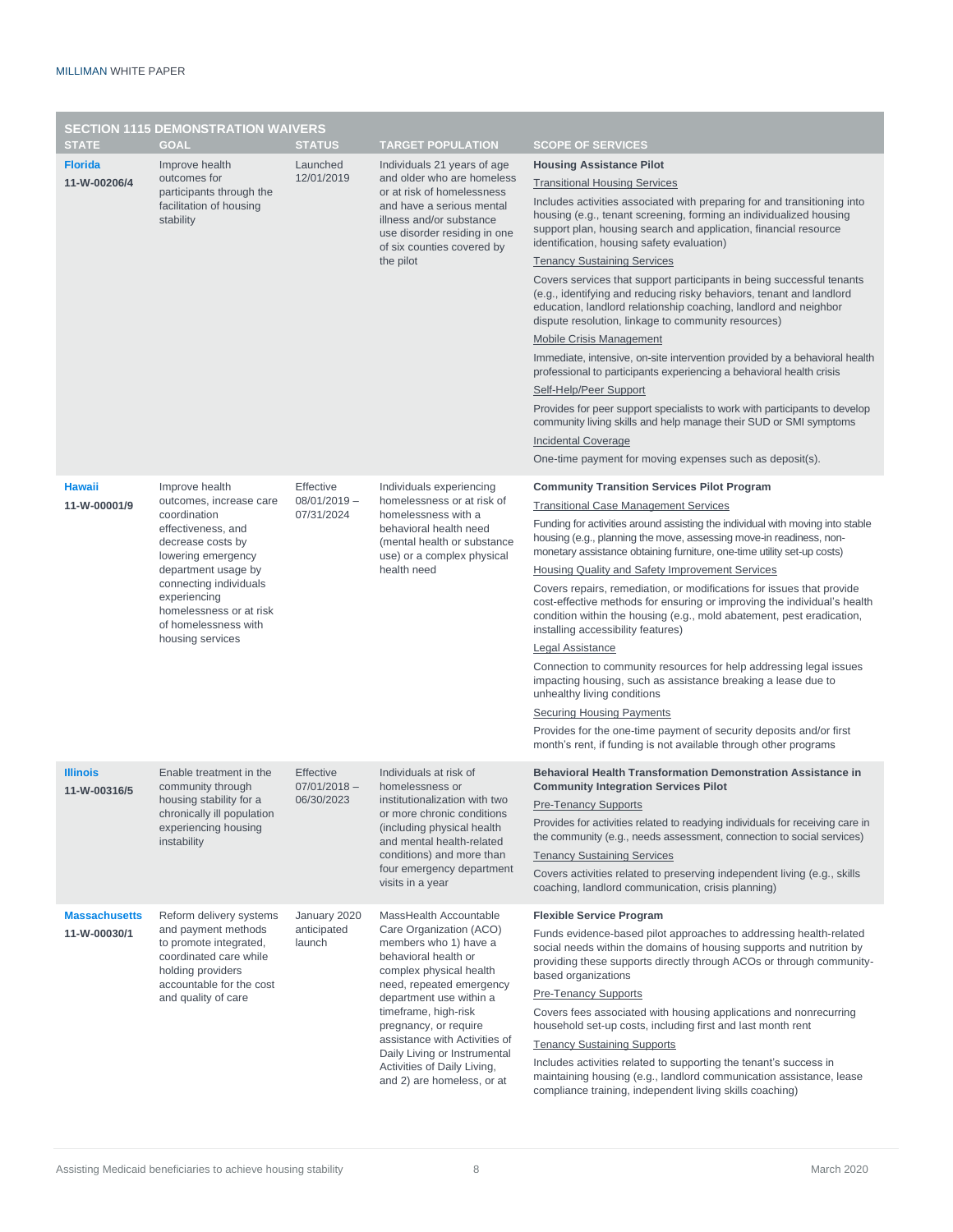|                                      |                                                                                                                              |                                           | risk for homelessness or<br>food insecurity                                                                                                                                                                                                                                                                                                                                                                                                                                                                                                                                                                                                                                                                                                                                                                                                                                       |                                                                                                                                                                                                                                                                                                                                                                                                                                                                                                                                                                                                                                                                                                                                                                                                                                                                                                                                                                                                                                                                                                                                                                                                                                                                                                                                                                                                                                             |
|--------------------------------------|------------------------------------------------------------------------------------------------------------------------------|-------------------------------------------|-----------------------------------------------------------------------------------------------------------------------------------------------------------------------------------------------------------------------------------------------------------------------------------------------------------------------------------------------------------------------------------------------------------------------------------------------------------------------------------------------------------------------------------------------------------------------------------------------------------------------------------------------------------------------------------------------------------------------------------------------------------------------------------------------------------------------------------------------------------------------------------|---------------------------------------------------------------------------------------------------------------------------------------------------------------------------------------------------------------------------------------------------------------------------------------------------------------------------------------------------------------------------------------------------------------------------------------------------------------------------------------------------------------------------------------------------------------------------------------------------------------------------------------------------------------------------------------------------------------------------------------------------------------------------------------------------------------------------------------------------------------------------------------------------------------------------------------------------------------------------------------------------------------------------------------------------------------------------------------------------------------------------------------------------------------------------------------------------------------------------------------------------------------------------------------------------------------------------------------------------------------------------------------------------------------------------------------------|
| <b>STATE</b>                         | <b>SECTION 1115 DEMONSTRATION WAIVERS</b><br><b>GOAL</b>                                                                     | <b>STATUS</b>                             | <b>TARGET POPULATION</b>                                                                                                                                                                                                                                                                                                                                                                                                                                                                                                                                                                                                                                                                                                                                                                                                                                                          | <b>SCOPE OF SERVICES</b>                                                                                                                                                                                                                                                                                                                                                                                                                                                                                                                                                                                                                                                                                                                                                                                                                                                                                                                                                                                                                                                                                                                                                                                                                                                                                                                                                                                                                    |
| <b>Massachusetts</b><br>(continued)  |                                                                                                                              |                                           |                                                                                                                                                                                                                                                                                                                                                                                                                                                                                                                                                                                                                                                                                                                                                                                                                                                                                   | Home Modifications<br>Provides for alterations that will promote the tenant's health and safety<br>(e.g., accessibility hand shower and railing installation, home<br>environmental risk assessments)<br><b>Nutrition Sustaining Supports</b><br>Covers assistance with obtaining and maintaining nutritional benefits,<br>provision of cooking supplies for meeting nutrition and diet needs,<br>nutrition education, transportation to the grocery store, meals delivered<br>to the home                                                                                                                                                                                                                                                                                                                                                                                                                                                                                                                                                                                                                                                                                                                                                                                                                                                                                                                                                  |
| <b>North Carolina</b><br>11-W00313/4 | Integrate physical health,<br>behavioral health, and<br>pharmacy services to<br>create streamlined<br>access to all benefits | Effective<br>$11/01/2019 -$<br>10/31/2024 | Individuals with housing,<br>food, or transportation<br>insecurity or who are at risk<br>for experiencing<br>interpersonal violence.<br>Adults 21+ with two or more<br>chronic conditions (e.g.,<br>obesity, substance use<br>disorder, mental illness,<br>cardiovascular disease,<br>etc.) and more than four<br>emergency department<br>visits in a year or repeated<br>hospital admissions.<br>At-risk pregnant women-<br>those with complicating<br>conditions (such as<br>hypertension or mental<br>illness), over 40 or under<br>15, or currently using drugs<br>or alcohol.<br>Premature infants or those<br>born with low birth weight or<br>who screen positive for<br>maternal depression.<br>Children with one or more<br>uncontrolled chronic<br>conditions (e.g., diabetes,<br>asthma, mental health<br>diagnosis, substance use<br>disorder) or are in foster care. | <b>Enhanced Case Management Pilot Services</b><br>Covers evidence-based nonmedical services that address specific<br>social needs linked to health and health outcomes such as housing<br>instability, transportation insecurity, food insecurity, interpersonal<br>violence, and toxic stress<br><b>Tenancy Support and Sustaining Services</b><br>Prepare individuals for the transition to housing and support them in<br>maintaining housing through integration and inclusion in the<br>community (e.g., living skills coaching, financial counseling, crisis plan<br>formation, utility set-up)<br><b>Housing Quality and Safety Improvement Services</b><br>Provides funds to cover reasonable and necessary home repair and<br>accessibility modification expenses that individuals cannot cover on<br>their own and that are not covered by other programs or provisions<br>(e.g., mold abatement, pest eradication, grip bars in bathtubs,<br>wheelchair ramps)<br><b>Securing House Payments</b><br>One-time payment of security deposit and first month's rent, if funding<br>is not available through other programs<br>Short-Term Post-Hospitalization:<br>Provides post-hospitalization housing, not to exceed six months, for<br>individuals at risk of homelessness upon discharge. If temporary<br>housing services are available through another program, this service<br>covers connecting individuals to that program. |

Sources[: https://nashp.org/wp-content/uploads/2019/01/Service-definitions-for-tenancy-support-final-3.11.19.pdf](https://nashp.org/wp-content/uploads/2019/01/Service-definitions-for-tenancy-support-final-3.11.19.pdf)

 [https://d155kunxf1aozz.cloudfront.net/wp-content/uploads/2020/01/Summary-of-State-Action-Medicaid-and-Supportive-Housing-Services\\_2020-01-20.pdf](https://d155kunxf1aozz.cloudfront.net/wp-content/uploads/2020/01/Summary-of-State-Action-Medicaid-and-Supportive-Housing-Services_2020-01-20.pdf) Alabama[: https://www.medicaid.gov/medicaid/section-1115-demo/demonstration-and-waiver-list/Waiver-Descript-Factsheet/AL-Waiver-Factsheet.html#AL0001](https://www.medicaid.gov/medicaid/section-1115-demo/demonstration-and-waiver-list/Waiver-Descript-Factsheet/AL-Waiver-Factsheet.html#AL0001)

California[: https://harbageconsulting.com/wp-content/uploads/2019/03/Harbage\\_WPC\\_MidPointPaper.pdf](https://harbageconsulting.com/wp-content/uploads/2019/03/Harbage_WPC_MidPointPaper.pdf)

Maryland[: https://www.medicaid.gov/medicaid/section-1115-demo/demonstration-and-waiver-list/Waiver-Descript-Factsheet/MD-Waiver-Factsheet.html#MD0023](https://www.medicaid.gov/medicaid/section-1115-demo/demonstration-and-waiver-list/Waiver-Descript-Factsheet/MD-Waiver-Factsheet.html#MD0023) Massachusetts[: https://www.mass.gov/files/documents/2019/10/24/flexible-services-summary.pdf](https://www.mass.gov/files/documents/2019/10/24/flexible-services-summary.pdf)